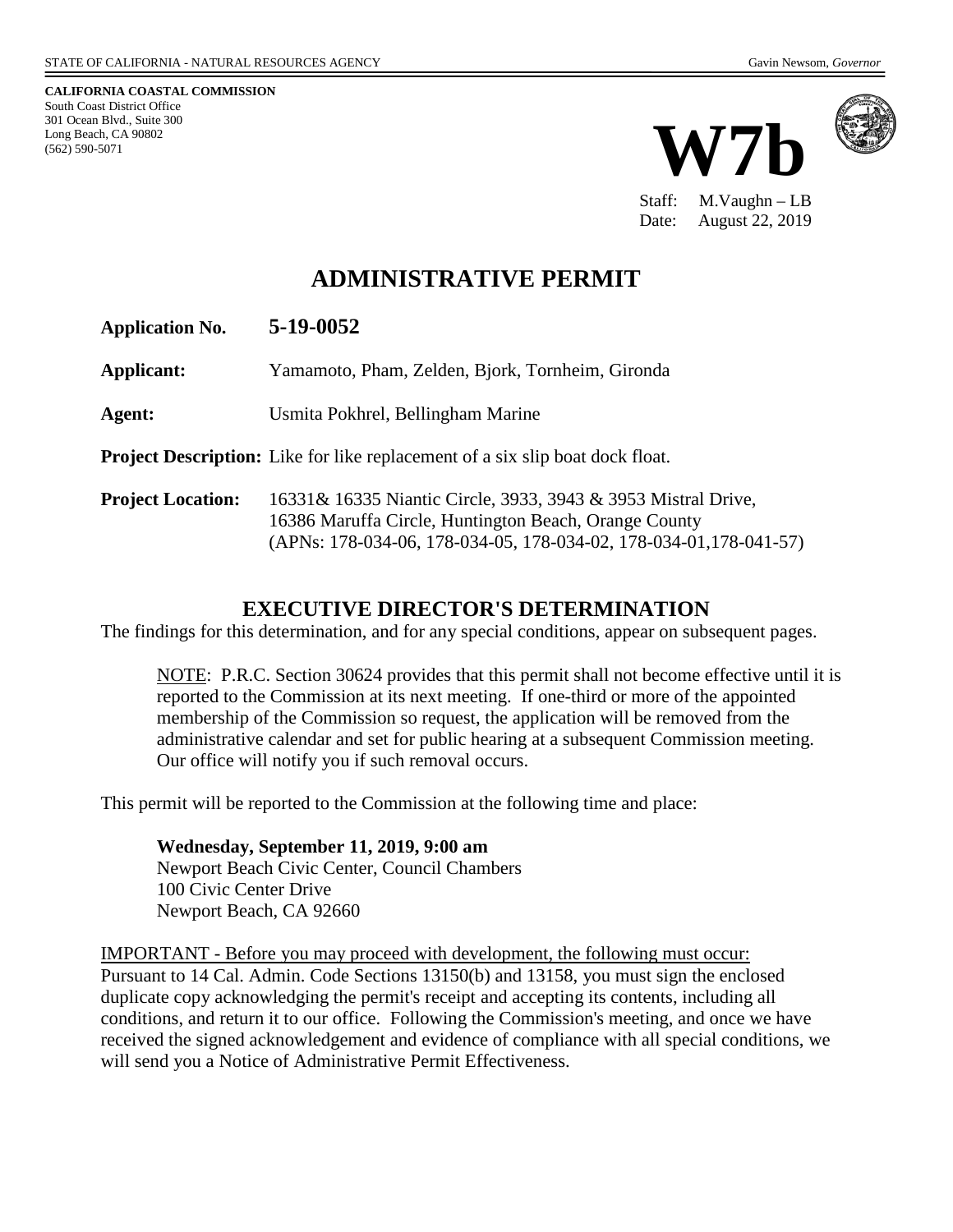#### **BEFORE YOU CAN OBTAIN ANY LOCAL PERMITS AND PROCEED WITH DEVELOPMENT, YOU MUST HAVE RECEIVED BOTH YOUR ADMINISTRATIVE PERMIT AND THE NOTICE OF PERMIT EFFECTIVENESS FROM THIS OFFICE.**

JOHN AINSWORTH Executive Director

By: Meg Vaughn Title: Coastal Program Analyst

### **STANDARD CONDITIONS**

This permit is granted subject to the following standard conditions:

- 1. **Notice of Receipt and Acknowledgment.** The permit is not valid and development shall not commence until a copy of the permit, signed by the permittee or authorized agent, acknowledging receipt of the permit and acceptance of the terms and conditions, is returned to the Commission office.
- 2. **Expiration.** If development has not commenced, the permit will expire two years from the date the Commission voted on the application. Development shall be pursued in a diligent manner and completed in a reasonable period of time. Application for extension of the permit must be made prior to the expiration date.
- 3. **Interpretation.** Any questions of intent or interpretation of any term or condition will be resolved by the Executive Director or the Commission.
- 4. **Assignment.** The permit may be assigned to any qualified person, provided assignee files with the Commission an affidavit accepting all terms and conditions of the permit.
- 5. **Terms and Conditions Run with the Land.** These terms and conditions shall be perpetual, and it is the intention of the Commission and the permittee to bind all future owners and possessors of the subject property to the terms and conditions.

### **SPECIAL CONDITIONS: SEE PAGES SIX THROUGH TEN.**

### **EXECUTIVE DIRECTOR'S DETERMINATION (continued):**

The Executive Director hereby determines that the proposed development is a category of development, which, pursuant to PRC Section 30624, qualifies for approval by the Executive Director through the issuance of an Administrative Permit. Subject to Standard and Special Conditions as attached, said development is in conformity with the provisions of Chapter 3 of the Coastal Act of 1976 and will not have any significant impacts on the environment within the meaning of the California Environmental Quality Act. If located between the nearest public road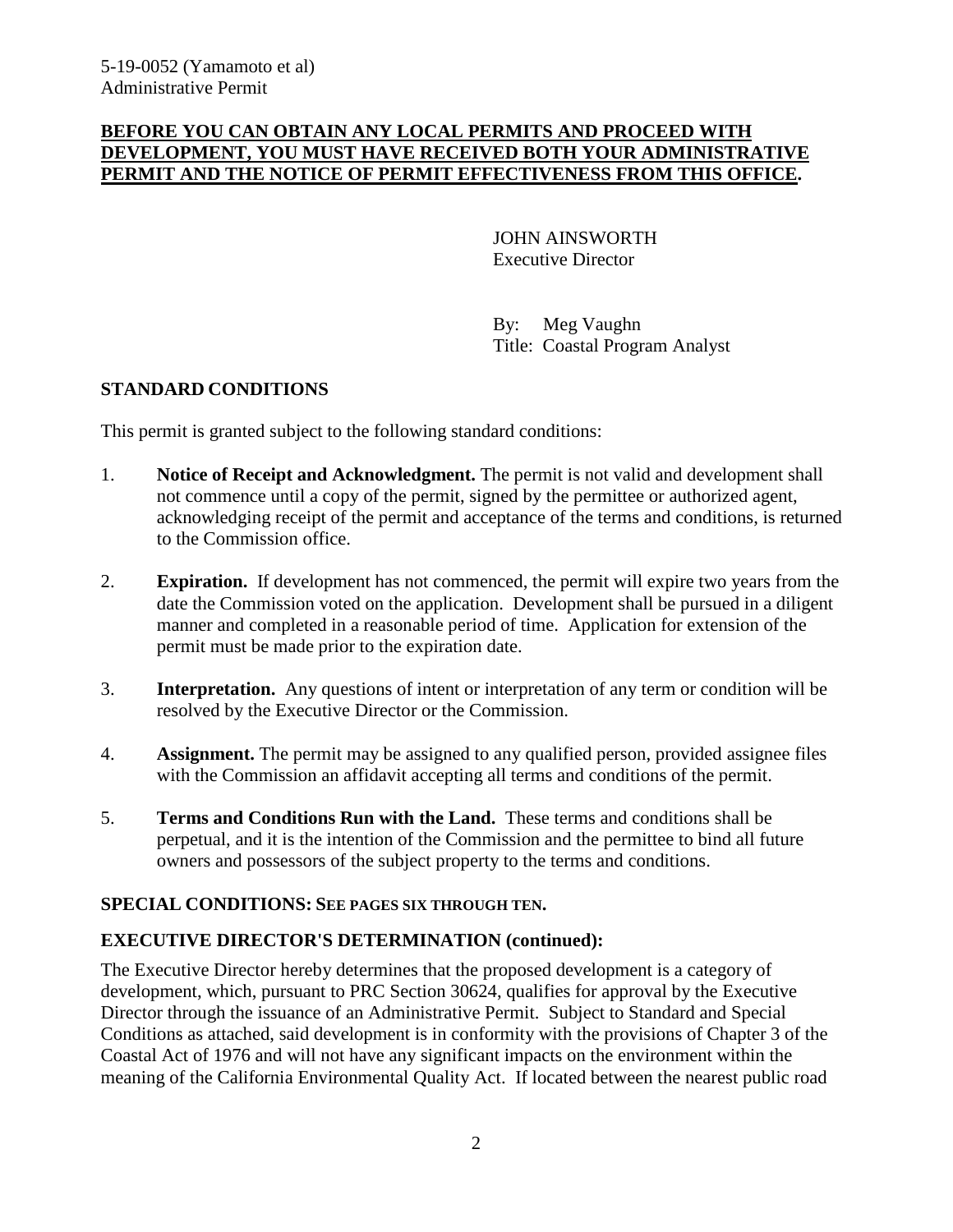and the sea, this development is in conformity with the public access and public recreation policies of Chapter 3.

## **FINDINGS FOR EXECUTIVE DIRECTOR'S DETERMINATION**

### **A. PROJECT DESCRIPTION**

The proposed project includes replacement of a six slip boat dock float with new six slip boat dock float. The proposed new float will have the same configuration and dimensions as the float to be removed. The existing four piles are to remain in place and to be re-used in the same location. The existing five gangways (one gangway is shared) are to be re-used with the new float. Overwater coverage will remain the same at 1,943 square feet.

The subject site is associated with the six residentially zoned, harbor front lots at 16331& 16335 Niantic Circle, 3933, 3943 & 3953 Mistral Drive, in Huntington Harbour in the City of Huntington Beach (**Exhibit 1**). The proposed dock float is generally consistent with the size and configuration of similarly situated docks in the Huntington Harbour area, is consistent with past Commission issued permits, and impacts to eelgrass are not expected. The dock will be used for boating related purposes to serve six single-family residences. Single-family residences and associated private boat dock systems characterize the subject site and the surrounding area.

The new boat dock float will be constructed on land and floated into position. No anchoring or other bottom disturbing activities will occur. The float will be connected to the existing piles and gangways using hand tools. Silt curtains will be utilized to control turbidity during all construction activities. Floating booms will be maintained around the project site to capture any floating debris that may inadvertently enter the water during the entire construction process. Divers will recover non-buoyant debris accidently discharged into the water as soon as possible after the loss. Floating debris will be removed from the water and disposed of properly. The contractor will ensure that no debris, rubbish, oil or petroleum products related to construction will be allowed to enter into or be placed where they may be washed by rainfall or runoff into the water. All debris and trash generated by construction activities will be disposed of properly as soon as possible or at the end of each day.

The storage or placement of construction material, debris, or waste in a location where it could be discharged into coastal waters would result in an adverse effect on the marine environment. The proposed project includes measures to help ensure protection of coastal waters and marine resources during construction. The applicant has applied for permits from the Regional Water Quality Control Board (RWQCB) and U.S. Army Corps of Engineers and these permits are pending coastal development permit approval. To ensure that all impacts (pre- and post- construction) to water quality are minimized and to reduce the potential for construction related impacts on water quality, the Commission imposes **Special Condition No. 1**, which requires, but is not limited to, appropriate storage and handling of construction equipment and materials to minimize the potential of pollutants to enter coastal waters and the continued use and maintenance of post construction BMPs.

The subject site was surveyed for eelgrass and *Caluerpa taxifolia* (The Niantic, Mistral, and Maruffa Dock Owners Association dock Replacement Project Baseline Eelgrass Survey, prepared by Marine Taxonomic Services (MTS), dated 1/11/2019) (Survey). The Survey determined that no *Caluerpa taxifolia* was present at the site. Regarding eelgrass, the survey states: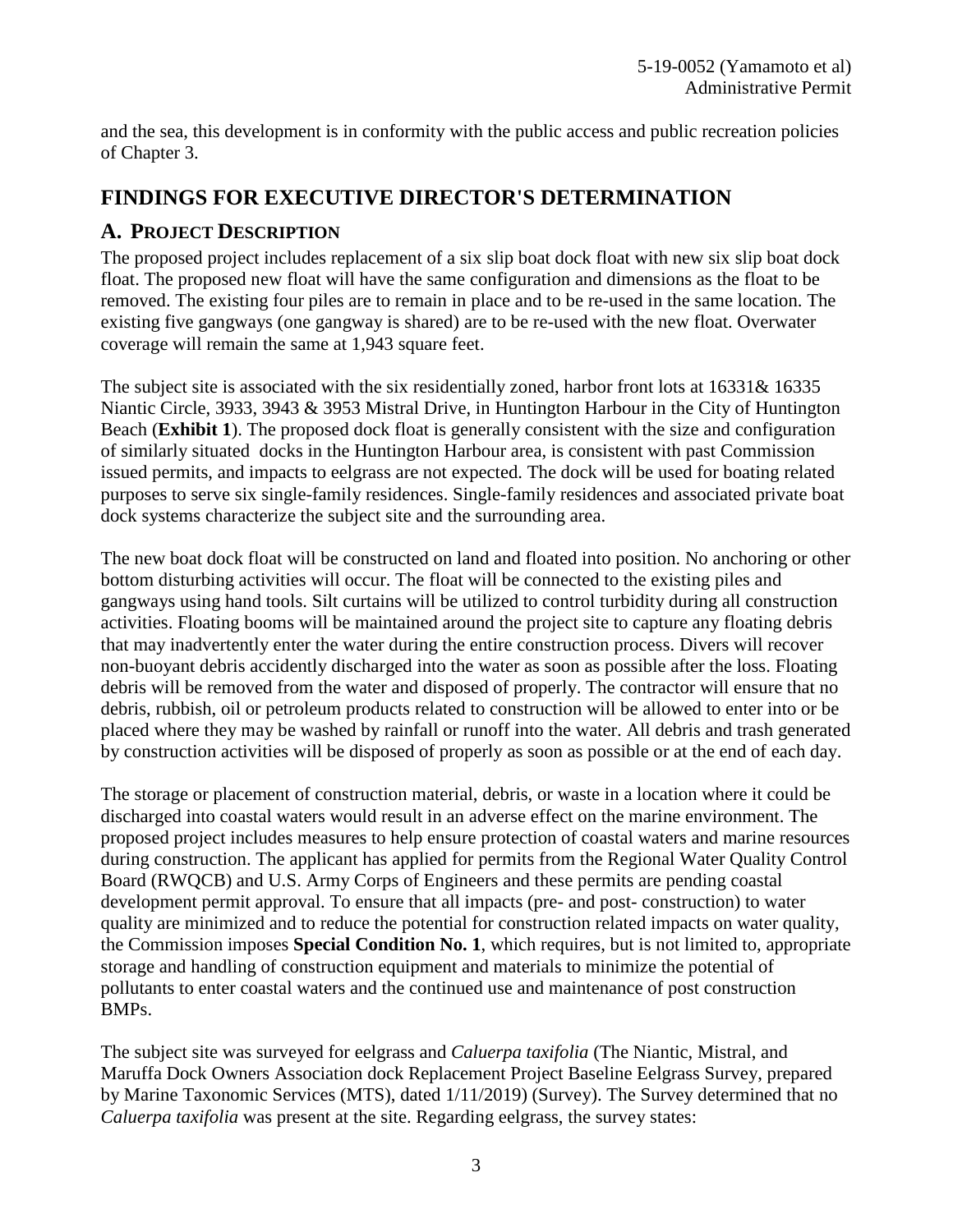"*The survey results indicated that there is a single eelgrass patch growing within the project area (Figure 2* [Exhibit 3]*). The eelgrass patch covered a small area totaling 4.9 square meters and encompassed approximately 20 eelgrass turions total. The eelgrass was generally healthy and growing at moderate to low density and canopy height*."

#### The Survey concludes:

"*The results of this baseline survey indicate that eelgrass grows at the end of the south western most dock finger. The Project will not impact this eelgrass or any other eelgrass that might later be identified prior to construction. This determination is made because the proposed reconstruction of the docks will not shade any of the existing eelgrass resources at the Project site. The proposed dock footprint is identical to the existing with no alteration of existing uses. This means there will be no operational changes and therefore the likelihood for longer-term impacts to eelgrass is also negligible. The data presented within this report can be used by the permitting agencies to either concur with the above evaluation or else determine the extent of impacts and the means to move the project forward within the context of local and regional regulations and permits.*"

No *Caluerpa taxifolia* was discovered within the vicinity of the project site. Eelgrass was found to be present in the southwest corner, near the further extent of the boat dock float. No bottom disturbing activities are proposed and the float will have the same dimensions and configuration of the existing float. In addition, the float will be replaced by floating it out and floating the new float in. For these reasons, no impacts to eelgrass are anticipated. Eelgrass surveys completed during the active growth phase of eelgrass (typically March through October) are valid for 60 days with the exception of surveys completed in August – October, such as the subject survey. A survey completed in August - October is valid until the resumption of the following active growth phase (i.e., March 1). *Caluerpa taxifolia* surveys are valid for 90 days. The project is agendized for the September 11-13, 2019 Coastal Commission hearing, so the eelgrass survey is currently valid. However, the *Caluerpa taxifolia* survey has expired.

Eelgrass impacts are not expected, however that cannot be known without surveys current at the time construction commences. Valid eelgrass and *Caulerpa taxifolia* surveys will be required prior to beginning of the boat dock float replacement work. If the surveys reveal the presence of either eelgrass or *Caulerpa taxifolia*, additional steps will be required. Therefore, the Commission imposes **Special Conditions No. 2 and No. 3**, which identify the procedures necessary to be completed prior to beginning any construction. Also, if any *Caulerpa taxifolia* is found on the project site, **Special Condition No. 3** identifies the procedures necessary to be completed prior to beginning any construction.

The subject site is located within the City of Huntington Beach, which has a certified Local Coastal Program (LCP). However, due to the project location seaward of the mean high tide line, the project is within an area of the Commission's retained permit jurisdiction. Nonetheless, the City's certified LCP may be used as guidance. In this area of Huntington Harbour, the water area is owned by the State but administered by the City of Huntington Beach. The land use designation at the water portion of the site is Open Space – Water Recreation (OS – W) and zoned Open Space Water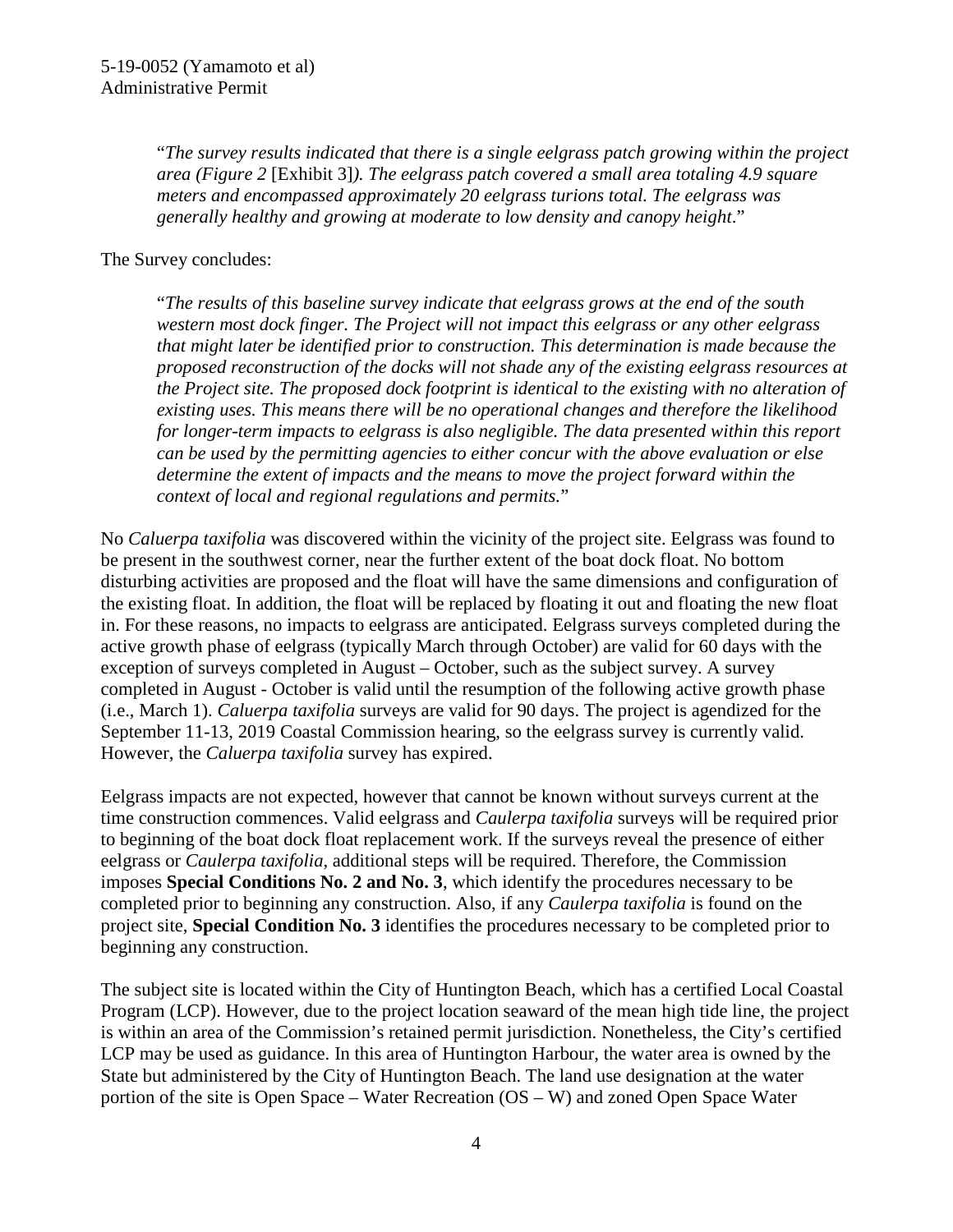Recreation. The applicants' properties (the land) are designated and zoned for residential use in the certified LCP. The proposed development is consistent with the City's certified LCP, specifically with Implementation Plan Chapter 213) Open Space District, which allows private boat docks abutting residential uses in Huntington Harbour in the Open Space Water Recreation zone. The City of Huntington Beach reviewed the proposed plans and issued an Approval-in-Concept dated 10/15/2018.

The proposed development is located seaward of the mean high tide and is within the Commission's original permit jurisdiction. The standard of review for development within the Commission's original permit jurisdiction is Chapter 3 of the Coastal Act. The City's certified LCP is advisory in nature and may provide guidance for development.

Most of the Huntington Harbour water frontage is developed with single-family homes on lots supported by bulkheads, many of which have cantilevered decks and boat docks over public waters, including properties adjacent to the project site. The proposed boat dock is associated with the single-family residences on the applicants' property. The proposed multi-slip dock is similar in function to the other multi-slip docks typically located at the inland extent of the "U" created by residentially developed peninsulas within Huntington Harbour **(Exhibit 1.2)**. The proposed development is consistent with past Commission actions on boat docks in the area.

The proposed dock will be constructed on a public waterway managed by the City. Currently, there is no direct public pedestrian access to public tidelands through the private residential lots at the subject site. The nearest public access is located at Humboldt Beach Park, a small, sandy harborfront park approximately 1200 feet from the subject site. Therefore, the proposed project will not result in adverse impacts to public access. In order to preserve and maintain access to the public tidelands, **Special Condition No. 4** is imposed stating that the approval of a coastal development permit for the project does not waive any public rights or interest that exist or may exist on the property.

## **B. MARINE RESOURCES**

The proposed recreational boat dock development and its associated structures are an allowable and encouraged marine related use. The project design includes the minimum sized pilings and the minimum number of pilings necessary for structural stability. There are no feasible less environmentally damaging alternatives available. As conditioned, the project will not significantly adversely impact eelgrass beds and will not contribute to the dispersal of the invasive aquatic algae, *Caulerpa taxifolia*. Further, as proposed and conditioned, the project, which is to be used solely for recreational boating purposes, conforms to Sections 30224 and 30233 of the Coastal Act.

# **C. WATER QUALITY**

The proposed work will be occurring on, within, or adjacent to coastal waters. The storage or placement of construction material, debris, or waste in a location where it could be discharged into coastal waters would result in an adverse effect on the marine environment. To reduce the potential for construction related impacts on water quality, the Commission imposes special conditions requiring, but not limited to, the appropriate storage and handling of construction equipment and materials to minimize the potential of pollutants to enter coastal waters. To reduce the potential for post-construction impacts to water quality the Commission requires the continued use and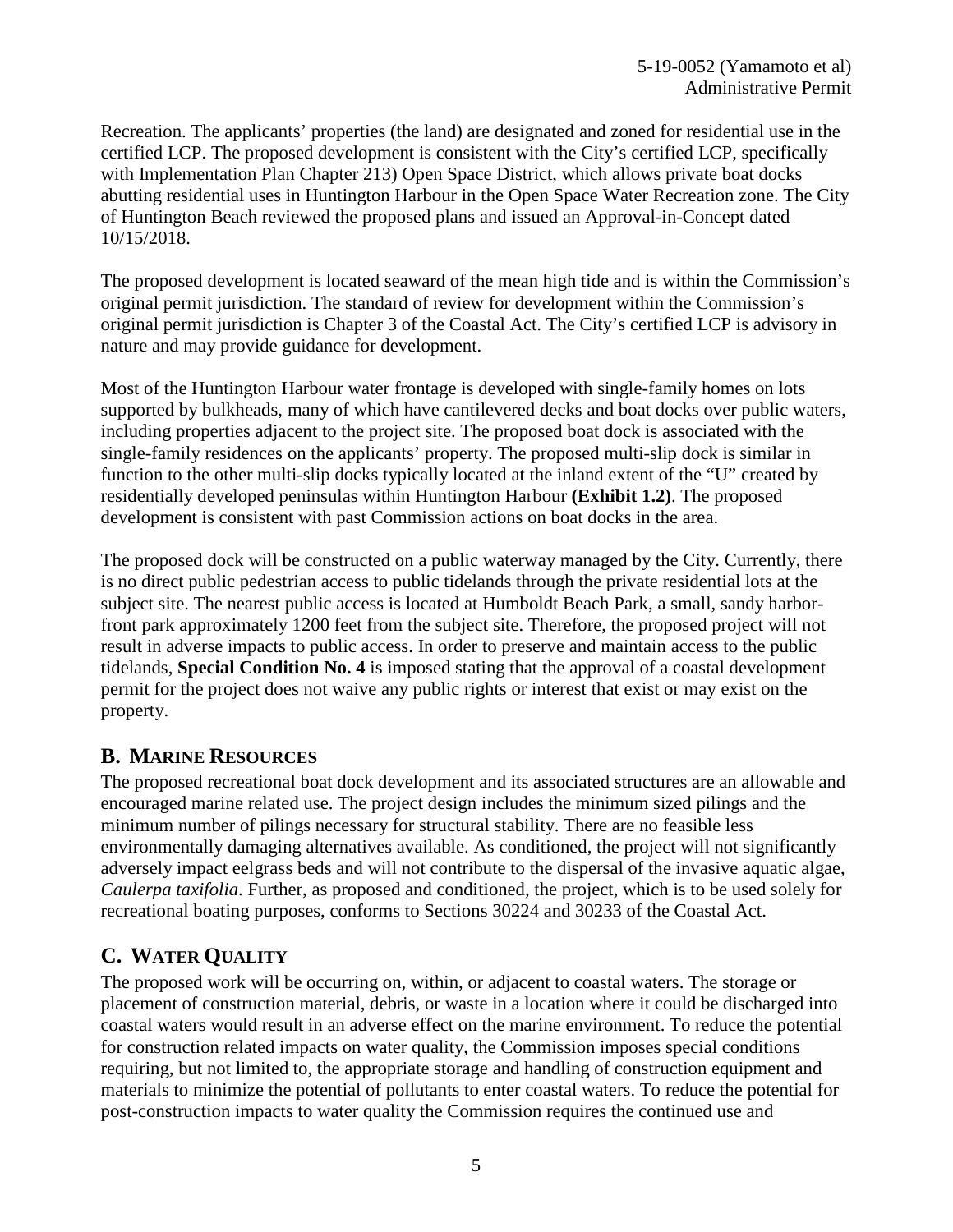5-19-0052 (Yamamoto et al) Administrative Permit

maintenance of post construction BMPs. As conditioned, the Commission finds that the development conforms to Sections 30230 and 30231 of the Coastal Act.

## **D. PUBLIC ACCESS**

The proposed development will not affect the public's ability to gain access to, and/or to make use of, the coast and nearby recreational facilities. Therefore, as conditioned the development conforms with Sections 30210 through 30214, Sections 30220 through 30224, and 30252 of the Coastal Act.

## **E. LOCAL COASTAL PROGRAM (LCP)**

The City of Newport Beach LCP was effectively certified on January 13, 2017. The proposed development is located seaward of the mean high tide and is within the Commission's original permit jurisdiction. The standard of review for development within the Commission's original permit jurisdiction is Chapter 3 of the Coastal Act. The City's certified LCP is advisory in nature and may provide guidance for development. As conditioned, the proposed development is consistent with the Chapter 3 policies of the Coastal Act.

# **F. CALIFORNIA ENVIRONMENTAL QUALITY ACT (CEQA)**

The City of Huntington Beach is the lead agency responsible for CEQA review. The City determined that the project qualifies for a CEQA exemption pursuant to Section 15301. As conditioned, there are no additional feasible alternatives or additional feasible mitigation measures available which will substantially lessen any significant adverse impact the activity would have on the environment. Therefore, the Commission finds that the proposed project, as conditioned to mitigate the identified possible impacts, is consistent with CEQA and the policies of the Coastal Act.

# **SPECIAL CONDITIONS**

This permit is granted subject to the following special conditions:

### **1. Water Quality**

- A. Construction Responsibilities and Debris Removal
	- (1) No demolition or construction materials, equipment, debris, or waste shall be placed or stored where it may enter sensitive habitat, receiving waters or a storm drain, or be subject to wave, wind, rain or tidal erosion and dispersion;
	- (2) Any and all debris resulting from demolition or construction activities, and any remaining construction material, shall be removed from the project site within 24 hours of completion of the project;
	- (3) Demolition or construction debris and sediment shall be removed from work areas each day that demolition or construction occurs to prevent the accumulation of sediment and other debris that may be discharged into coastal waters;
	- (4) Machinery or construction materials not essential for project improvements will not be allowed at any time in the intertidal zone;
	- (5) If turbid conditions are generated during construction a silt curtain will be utilized to control turbidity;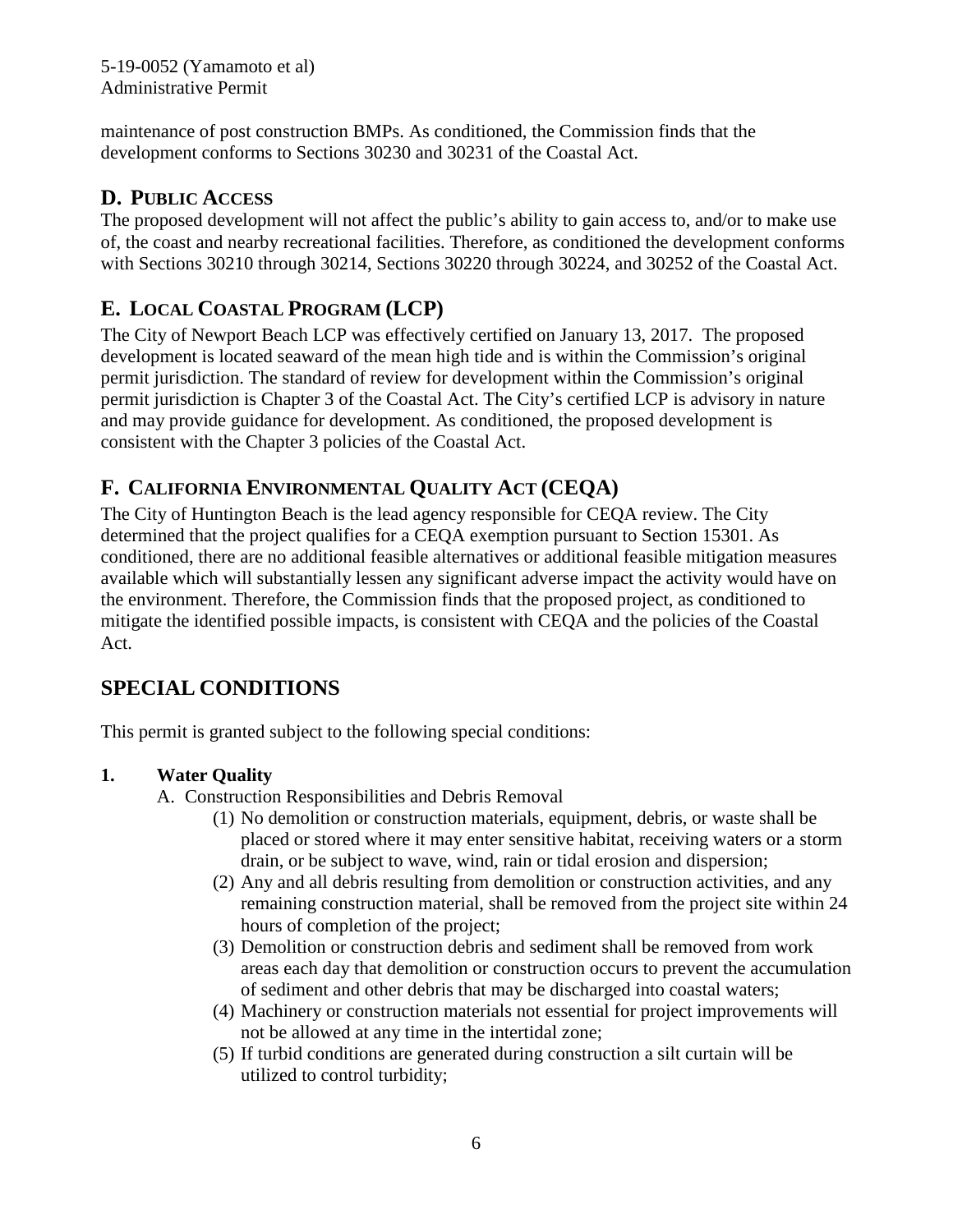- (6) Floating booms will be used to contain debris discharged into coastal waters and any debris discharged will be removed as soon as possible but no later than the end of each day;
- (7) Non buoyant debris discharged into coastal waters will be recovered by divers as soon as possible after loss;
- (8) All trash and debris shall be disposed in the proper trash and recycling receptacles at the end of every construction day;
- (9) The applicant shall provide adequate disposal facilities for solid waste, including excess concrete, produced during demolition or construction;
- (10) Debris shall be disposed of at a legal disposal site or recycled at a recycling facility. If the disposal site is located in the coastal zone, a coastal development permit or an amendment to this permit shall be required before disposal can take place unless the Executive Director determines that no amendment or new permit is legally required;
- (11) All stock piles and construction materials shall be covered, enclosed on all sides, shall be located as far away as possible from drain inlets and any waterway, and shall not be stored in contact with the soil;
- (12) Machinery and equipment shall be maintained and washed in confined areas specifically designed to control runoff. Thinners or solvents shall not be discharged into sanitary or storm sewer systems;
- (13) The discharge of any hazardous materials into any receiving waters shall be prohibited;
- (14) Spill prevention and control measures shall be implemented to ensure the proper handling and storage of petroleum products and other construction materials. Measures shall include a designated fueling and vehicle maintenance area with appropriate berms and protection to prevent any spillage of gasoline or related petroleum products or contact with runoff. The area shall be located as far away from the receiving waters and storm drain inlets as possible;
- (15) Best Management Practices (BMPs) and Good Housekeeping Practices (GHPs) designed to prevent spillage and/or runoff of demolition or construction-related materials, and to contain sediment or contaminants associated with demolition or construction activity, shall be implemented prior to the on-set of such activity; and
- (16) All BMPs shall be maintained in a functional condition throughout the duration of construction activity.
- B. Best Management Practices Program

By acceptance of this permit the applicant agrees that the long-term water-borne berthing of boat(s) in the approved dock and/or boat slip will be managed in a manner that protects water quality pursuant to the implementation of the following BMPs.

- (1) Boat Cleaning and Maintenance Measures:
	- a. In-water top-side and bottom-side boat cleaning shall minimize the discharge of soaps, paints, and debris;
	- b. In-the-water hull scraping or any process that occurs under water that results in the removal of paint from boat hulls shall be prohibited. Only detergents and cleaning components that are designated by the manufacturer as phosphate-free and biodegradable shall be used, and the amounts used minimized; and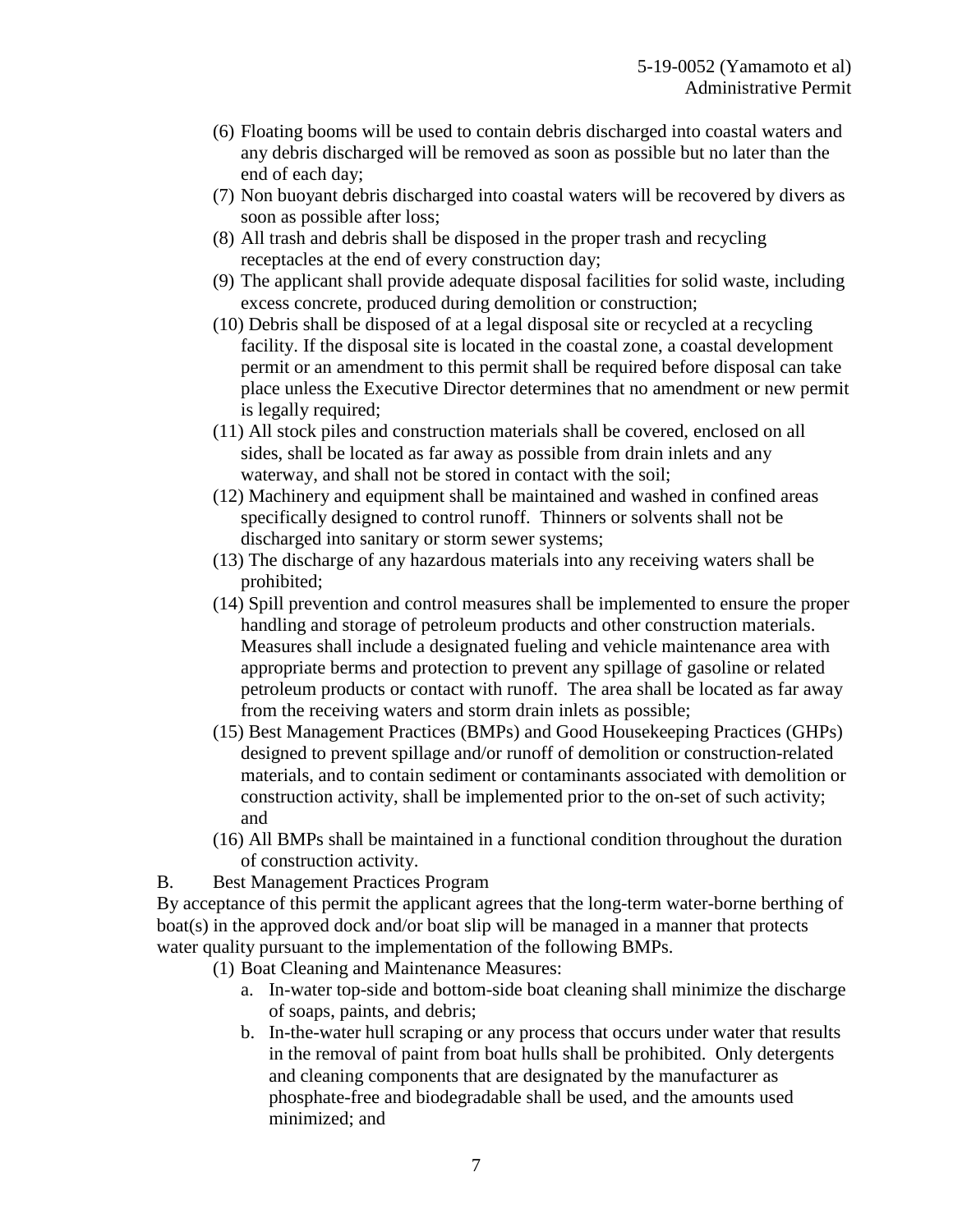- c. The applicant shall minimize the use of detergents and boat cleaning and maintenance products containing ammonia, sodium hypochlorite, chlorinated solvents, petroleum distillates or lye.
- (2) Solid and Liquid Waste Management Measures:
	- a. All trash, recyclables, and hazardous wastes or potential water contaminants, including old gasoline or gasoline with water, absorbent materials, oily rags, lead acid batteries, anti-freeze, waste diesel, kerosene and mineral spirits will be disposed of in a proper manner and will not at any time be disposed of in the water or gutter.
- (3) Petroleum Control Management Measures:
	- a. Boaters will practice preventive engine maintenance and will use oil absorbents in the bilge and under the engine to prevent oil and fuel discharges. Oil absorbent materials shall be examined at least once a year and replaced as necessary. Used oil absorbents are hazardous waste in California. Used oil absorbents must therefore be disposed in accordance with hazardous waste disposal regulations. The boaters will regularly inspect and maintain engines, seals, gaskets, lines and hoses in order to prevent oil and fuel spills. The use of soaps that can be discharged by bilge pumps is prohibited;
	- b. If the bilge needs more extensive cleaning (e.g., due to spills of engine fuels, lubricants or other liquid materials), the boaters will use a bilge pump-out facility or steam cleaning services that recover and properly dispose or recycle all contaminated liquids; and
	- c. Bilge cleaners which contain detergents or emulsifiers will not be used for bilge cleaning since they may be discharged to surface waters by the bilge pumps.

### **2. Eelgrass Survey(s).**

- A. Pre-Construction Eelgrass Survey. Pre-Construction Eelgrass Survey. A valid preconstruction eelgrass (*Zostera marina*) survey shall be completed during the period of active growth of eelgrass (typically March through October). The pre- construction survey shall be completed within 60 days before the start of construction. The survey shall be prepared in full compliance with the "California Eelgrass Mitigation Policy" dated October 2014 (except as modified by this special condition) adopted by the National Marine Fisheries Service and shall be prepared in consultation with the California Department of Fish and Wildlife. The applicant shall submit the eelgrass survey for the review and approval of the Executive Director within five (5) business days of completion of each eelgrass survey and in any event no later than fifteen (15) business days prior to commencement of any development. If the eelgrass survey identifies any eelgrass within the project area which would be impacted by the proposed project, the development shall require an amendment to this permit from the Coastal Commission or a new coastal development permit.
- B. Post-Construction Eelgrass Survey. If any eelgrass is identified in the project area by the survey required in subsection A of this condition above, within 30 days of completion of construction if completion of construction occurs within the active growth period, or within the first 30 days of the next active growth period following completion of construction that occurs outside of the active growth period, the applicant shall survey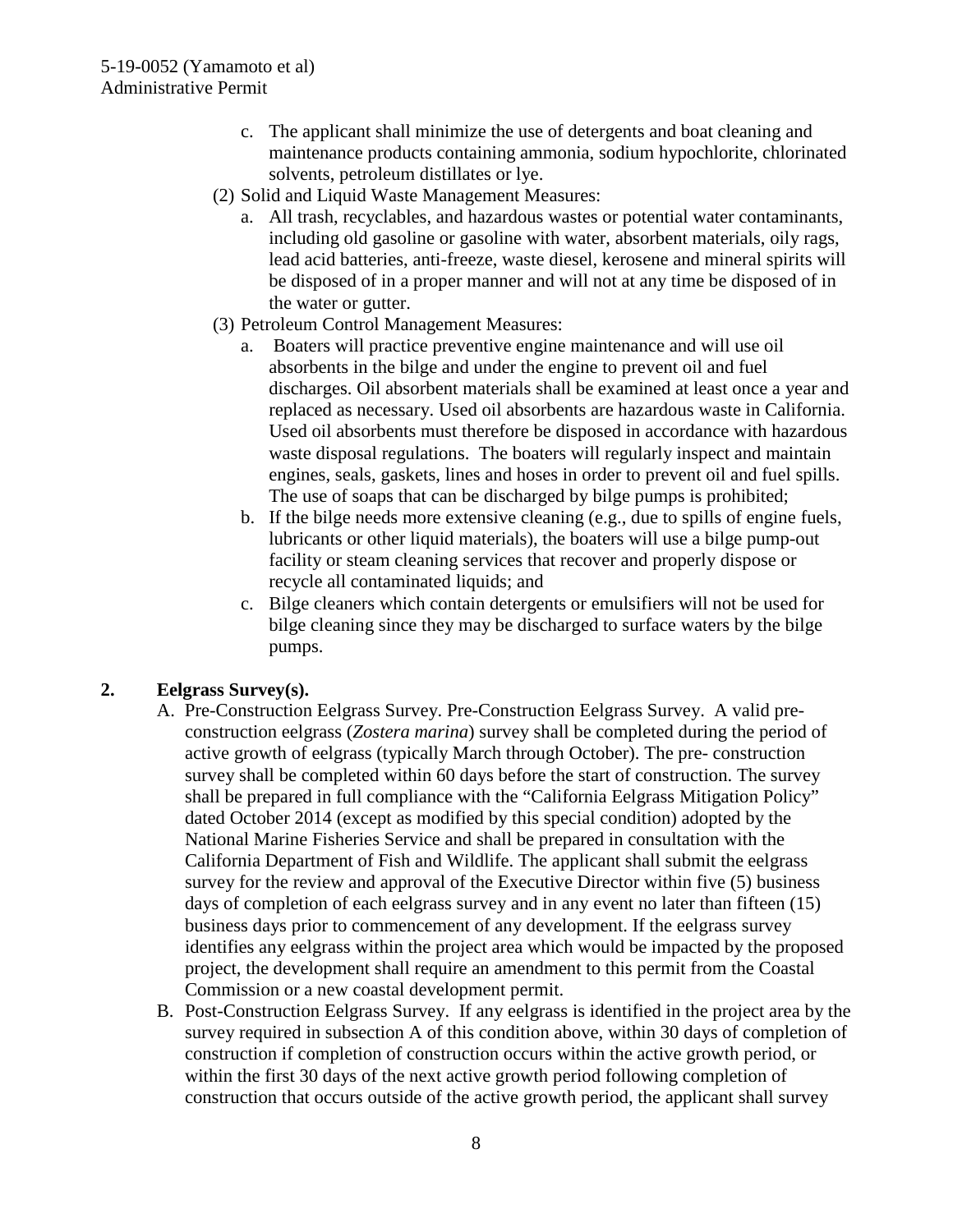the project site to determine if any eelgrass was adversely impacted. The survey shall be prepared in full compliance with the "California Eelgrass Mitigation Policy" dated October 2014 (except as modified by this special condition) adopted by the National Marine Fisheries Service and shall be prepared in consultation with the California Department of Fish and Wildlife. The applicant shall submit the post-construction eelgrass survey for the review and approval of the Executive Director within thirty (30) days after completion of the survey. If any eelgrass has been impacted by project construction, the applicant shall replace the impacted eelgrass at a minimum 1.38:1 ratio on-site, or at another appropriate location subject to the approval of the Executive Director, in accordance with the California Eelgrass Mitigation Policy. Any exceptions to the required 1.38:1 mitigation ratio found within CEMP shall not apply. Implementation of mitigation shall require an amendment to this permit or a new coastal development permit unless the Executive Director determines that no amendment or new permit is legally required.

### **3. Pre-construction** *Caulerpa Taxifolia* **Survey**

- A. Not earlier than 90 days nor later than 30 days prior to commencement or re-commencement of any development authorized under this coastal development permit (the "project"), the applicant shall undertake a survey of the project area and a buffer area at least 10 meters beyond the project area to determine the presence of the invasive alga *Caulerpa taxifolia*. The survey shall include a visual examination of the substrate.
- B. The survey protocol shall be prepared in consultation with the Regional Water Quality Control Board, the California Department of Fish and Wildlife, and the National Marine Fisheries Service.
- C. Within five (5) business days of completion of the survey, the applicant shall submit the survey:
	- (1) for the review and approval of the Executive Director; and
	- (2) to the Surveillance Subcommittee of the Southern California Caulerpa Action Team (SCCAT). The SCCAT Surveillance Subcommittee may be contacted through California Department of Fish & Wildlife (858/467-4218) National Marine Fisheries Service (562/980-4043).
- D. If *Caulerpa taxifolia* is found within the project or buffer areas, the applicant shall not proceed with the project until 1) the applicant provides evidence to the Executive Director, subject to concurrence by the Executive Director, that all *C. taxifolia* discovered within the project and buffer area has been eliminated in a manner that complies with all applicable governmental approval requirements, including but not limited to those of the California Coastal Act, or 2) the applicant has revised the project to avoid any contact with *C. taxifolia*. No revisions to the project shall occur without a Coastal Commission approved amendment to this coastal development permit unless the Executive Director determines that no amendment is legally required.

#### **4. Public Rights**

The approval of this permit shall not constitute a waiver of any public rights that exist or may exist on the property. The permittee shall not use this permit as evidence of a waiver of any public rights that may exist on the property.